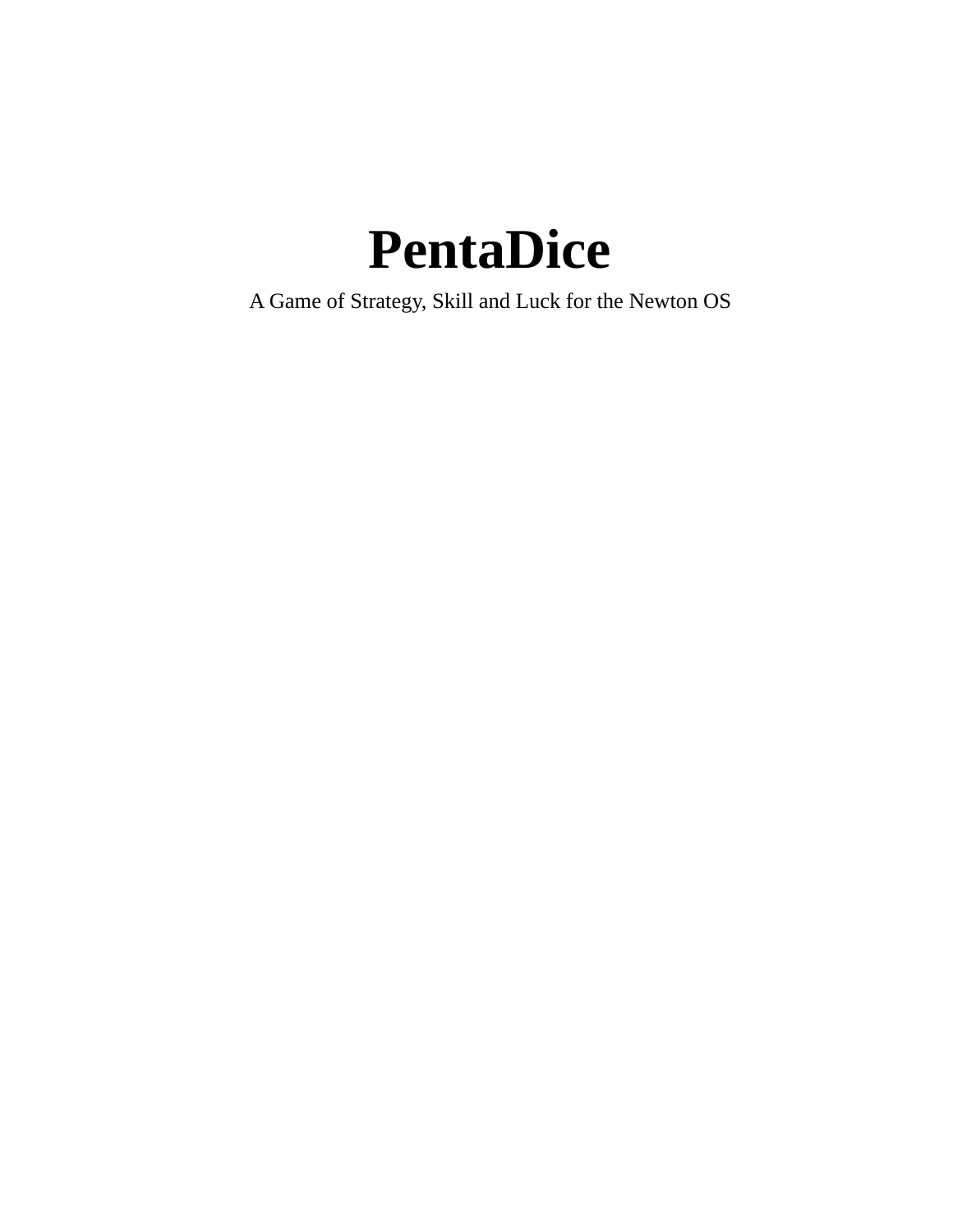### **Table of Contents**

| $\mathbf 1$  |  |
|--------------|--|
| 1.1          |  |
| 1.2          |  |
| 1.3          |  |
| 1.3.1        |  |
| 1.3.2        |  |
| 1.3.3        |  |
| 1.3.4        |  |
| $\mathbf{2}$ |  |
| $\mathbf{3}$ |  |
| 3.1          |  |
| 3.2          |  |
| 3.2.1        |  |
| 3.2.2        |  |
| 3.2.3        |  |

#### $\overline{\mathbf{4}}$

| 4.1   |  |
|-------|--|
| 4.1.1 |  |
| 4.1.2 |  |
| 4.1.3 |  |
| 4.1.4 |  |
| 4.1.5 |  |
| 4.1.6 |  |
| 4.1.7 |  |
| 4.2   |  |
| 4.2.1 |  |
| 4.2.2 |  |
| 4.2.3 |  |
| 4.2.4 |  |
| 4.2.5 |  |
| 4.2.6 |  |
| 4.2.7 |  |
| 4.2.8 |  |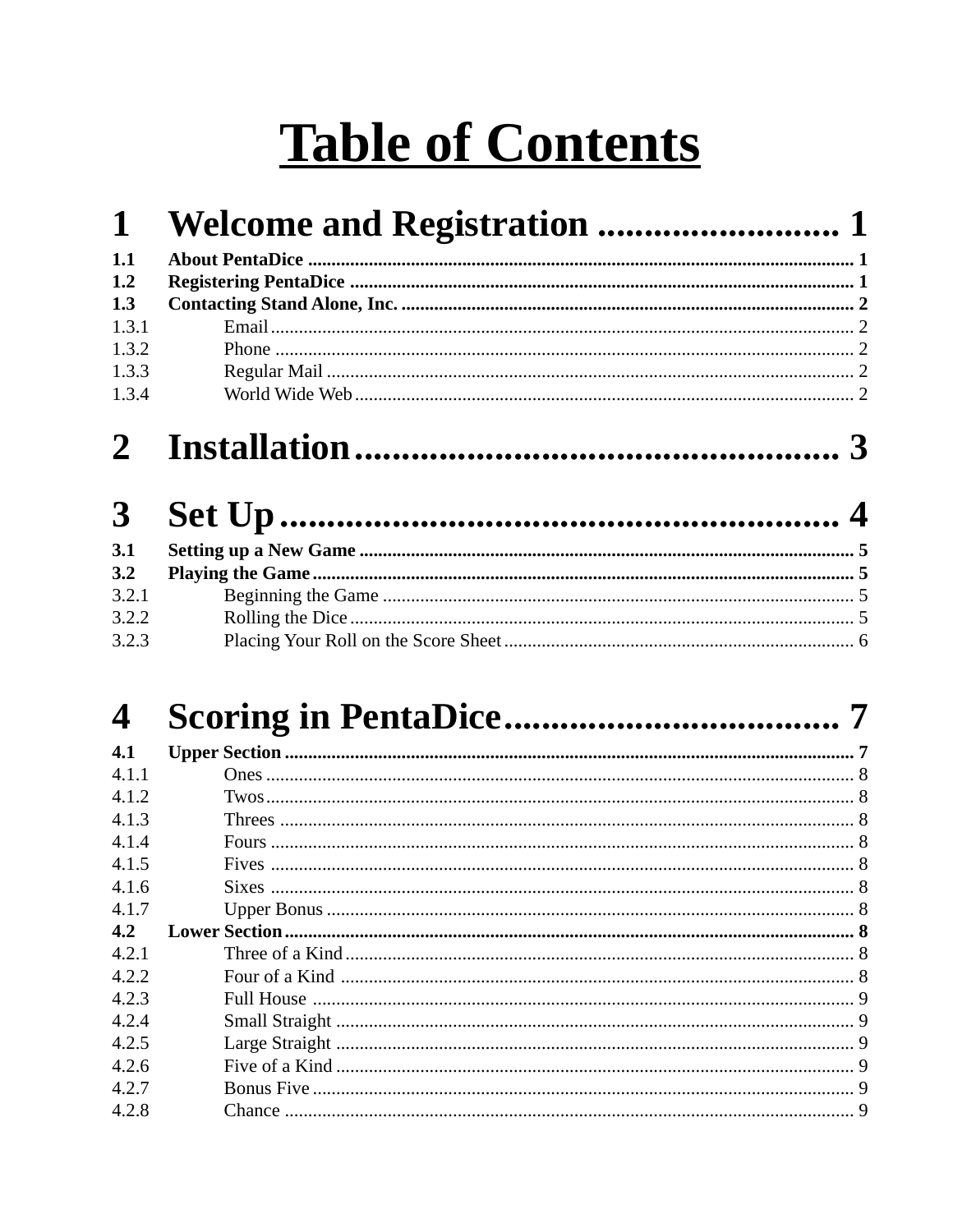#### Winning and Other Important Things .... 10  $5<sub>5</sub>$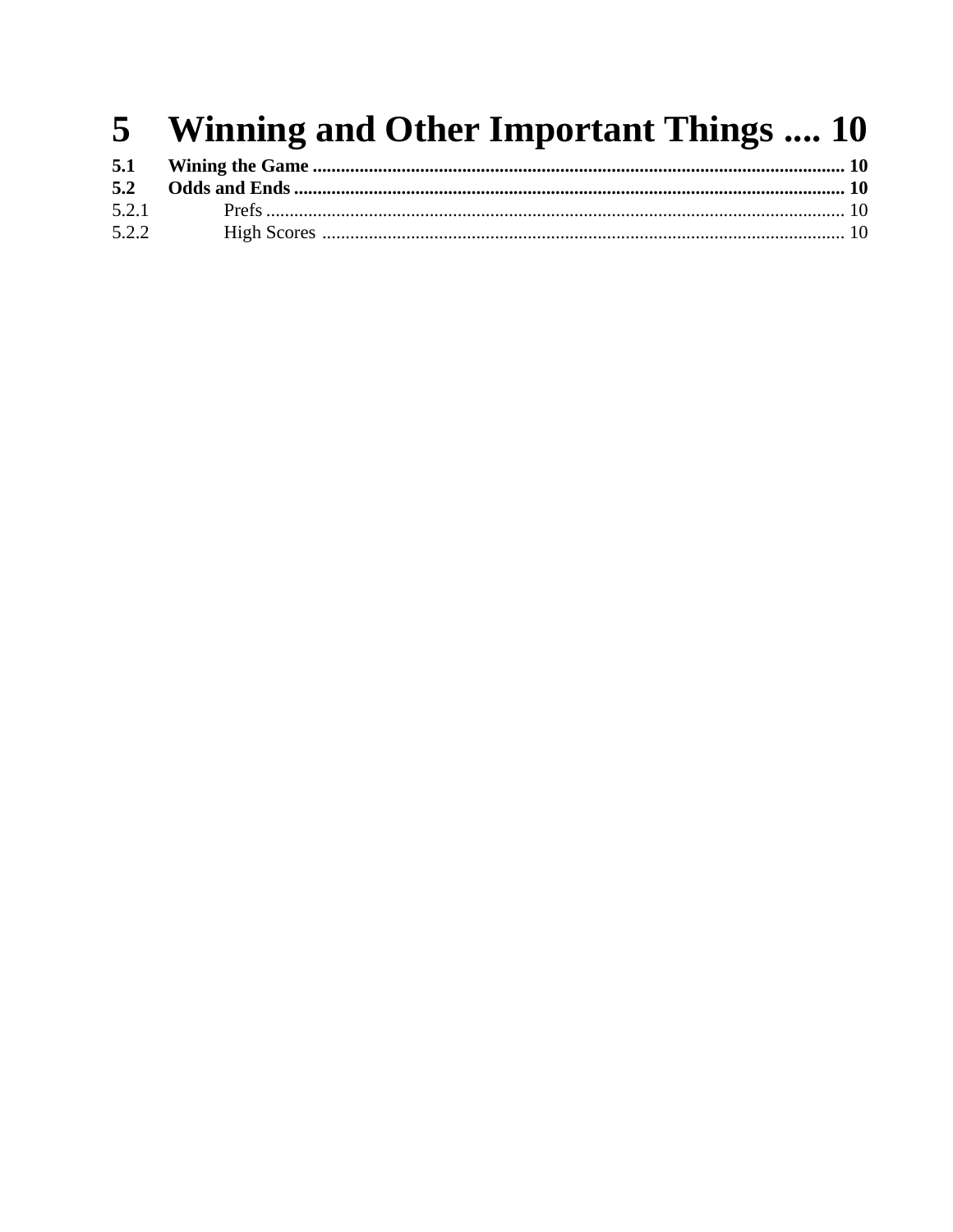### **1 Welcome and Registration**

#### **1.1 About PentaDice**

Welcome to PentaDice, a game of stratagy, skill, and luck for the Newton. Up to four players can play in a game, and up to three of those can be controlled by the Newton. You play by trying to get the highest scoring combinations of dice rolls to beat your opponants.

Included in this archive are the following packages:

PentaDice.pkg This is the software package that you need to install on your Newton

PentaDice.pdf This is the users' manual for PentaDice. You are reading it right now.

PentaDice.txt Another manual, this time in text format. Use the pdf manual if at all possible.

SAStuff.txt A list of all of the software available from Stand Alone Inc.

SA reg.pkg Install this package to register your software.

#### **1.2 Registering PentaDice**

The PentaDice Demo will work for a 30 day trial period. At the end of the 30 Days, it will stop working. To avert this tragedy, you will need to get in touch with Stand Alone to register your software. You can register with us by several different methods.

You will need to include the following information, no matter how you choose to register. Most importantly, you need to include your name EXACTLY as it is entered in your Newton, including spaces. We use this to generate your password, so it must be precise. You will need to specify which programs you wish to register, and include payment for each of them. We accept Visa, Mastercard, and American Express. If you are using normal mail, you can send us a check as well.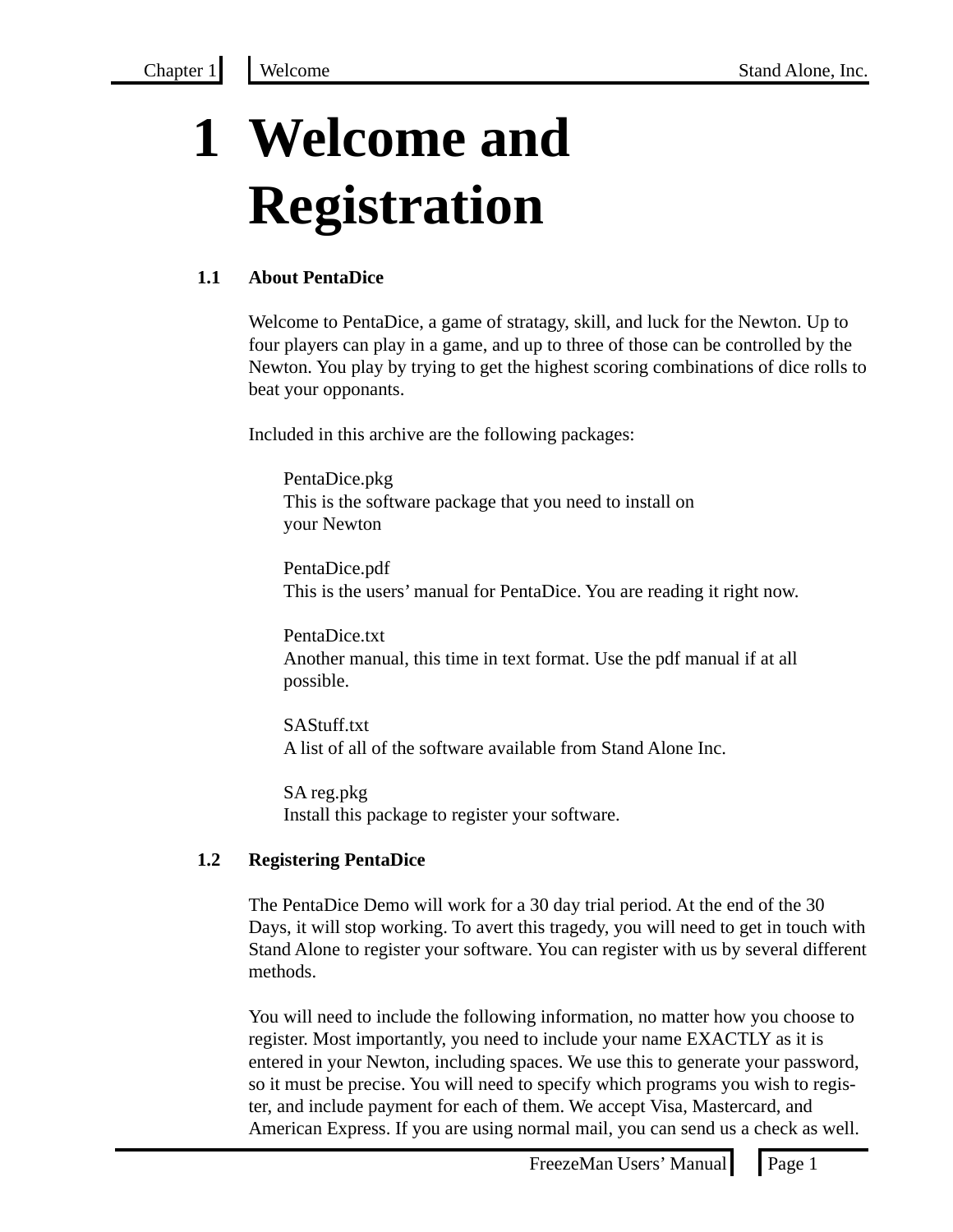Make sure to include your card number, the expiration date, and what type of card you are using. You also need to give us a way to get in touch with you. Email is the preferred way, followed by your address and phone number. An Email address is not strictly necessary, but it will result in much faster service.

For instant gratification, register by phone, and pay using Visa or Mastercard. To do so, call (773) 477-2492 and we will give you a password right over the phone.

Alternatively, you can send us a check to the address below.

You can also Email us one of several ways. The application has a Register section under the  $[i]$  button. Tap on that to open up a registration slip. If you fill out that slip, and have an Email client on your Newton, it will automatically Email us and we will send you a registration code.You could also just Email us the relevant information from your Newton or a desktop machine, and we'll send you a code. If you are registering through Compuserve, use, GO SWREG.

Once you register, you will receive a password from us. You can install this password one of two ways. There is an option to Enter Password under the  $\boxed{\bullet}$  menu. Tap on it to bring up a screen that has a space to enter the password. Alternativly, just install the SA Register package enclosed in the PentaDice archive. Select "PentaDice" from the pop-up menu at the top, and enter the password. You should get a message confirming the password. Afterwords, you may remove the SAS Register application from you Newton.

#### **1.3 Contacting Stand Alone Inc.**

There are several ways to get in touch with us here at Stand Alone, Inc. Email is the preferred form of communication, but whatever works for you is fine. If you have any questions, comments, suggestions or compliments, please don't hesitate to contact us through any of the methods listed below.

| 1.3.1 | Email:                |                     |
|-------|-----------------------|---------------------|
|       | internet:             | info@standalone.com |
|       | AOL:                  | <b>Std Alone</b>    |
|       | CompuServe:           | 76342,3057          |
|       | 1.3.2 Phone:<br>$  -$ |                     |

| $\mathcal{L} \cdot \mathcal{L}$ | - ГІЮПС. |                  |
|---------------------------------|----------|------------------|
|                                 | Voice:   | $(773)$ 477-2492 |
|                                 | Fax:     | $(773)$ 477-2579 |
|                                 |          |                  |

1.3.3 Regular Mail: Stand Alone 3171 N. Hudson, Suite 1 Chicago, IL, 60657, USA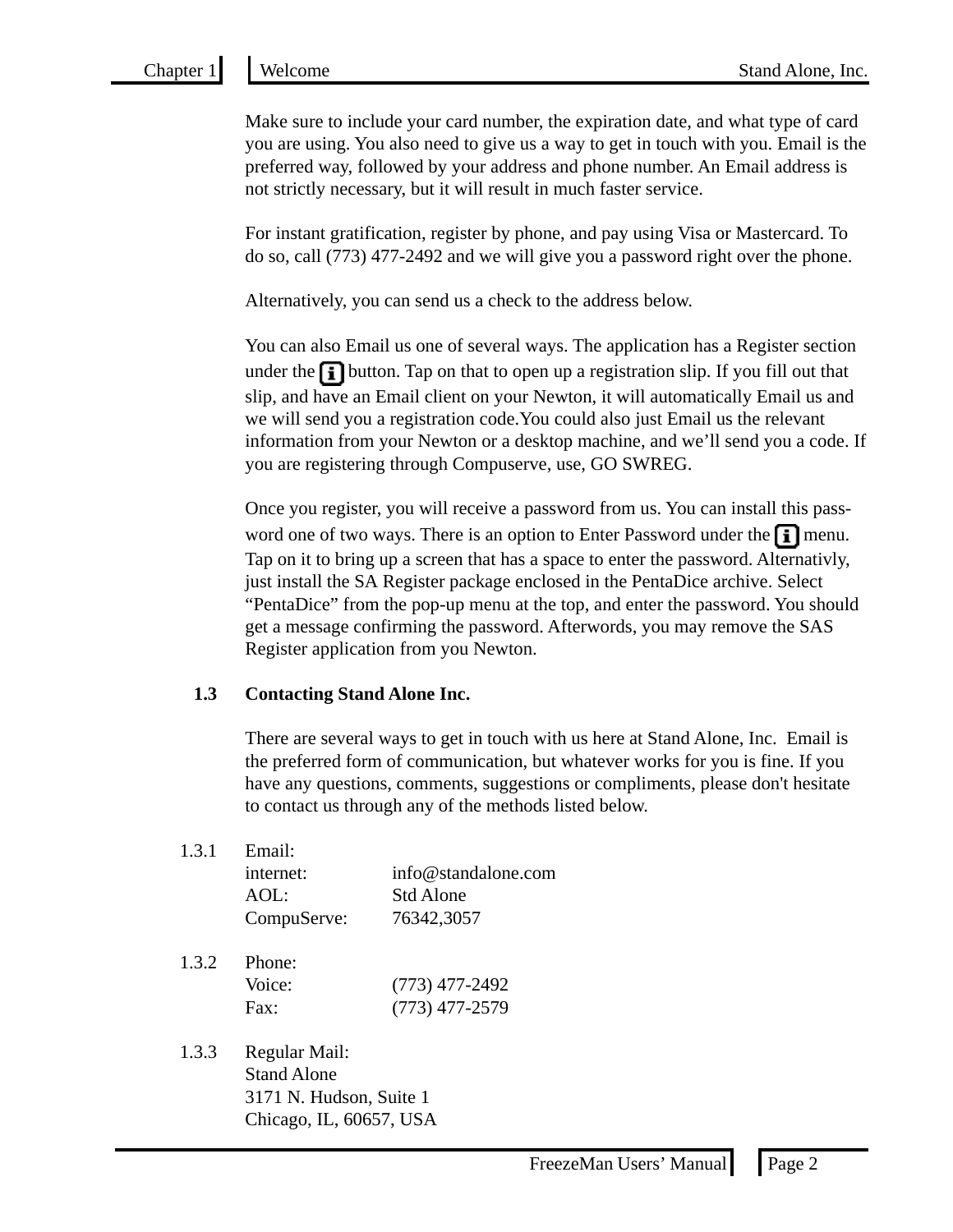1.3.4 World Wide Web: http://www.standalone.com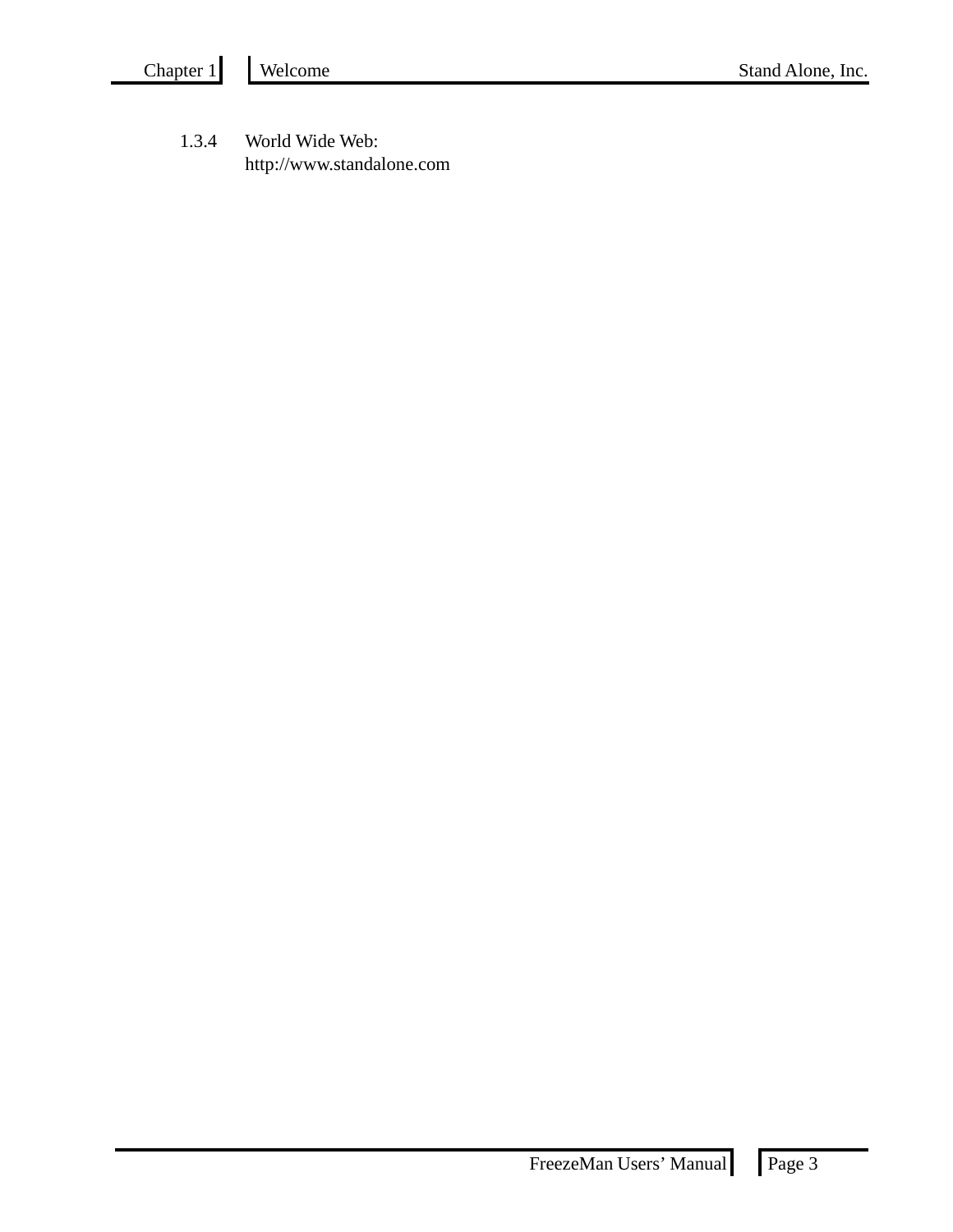# 2 Installation

#### **2.1 Installation**

The first thing that you need to do to get your software up and running is to install it on your Newton. To do this, you need to have Newton Backup Utility, or Newton Connection Utilites, set up to talk to your Newton. If you have problems with this part of the installation, pleast contact consult the documentation that came with your Newton. Once Newton Backup Utility is set up, just follow the steps listed below to for each of the packages you wish to install.





on your Desktop machine.

2. On your Newton, go to the Extras Drawer  $\Box$  and tap the Connection icon



3. Once the Newton Backup Utility has loaded on your desktop machine, make sure your cables are connected and tap the **Connect** button on your Newton.

4. For each of the packages you wish to install, do the following:

• Tap the Install Package button in the Newton Backup

Utility



- Go to the folder where your packages are, and select the desired package.
- Click on the "Install" button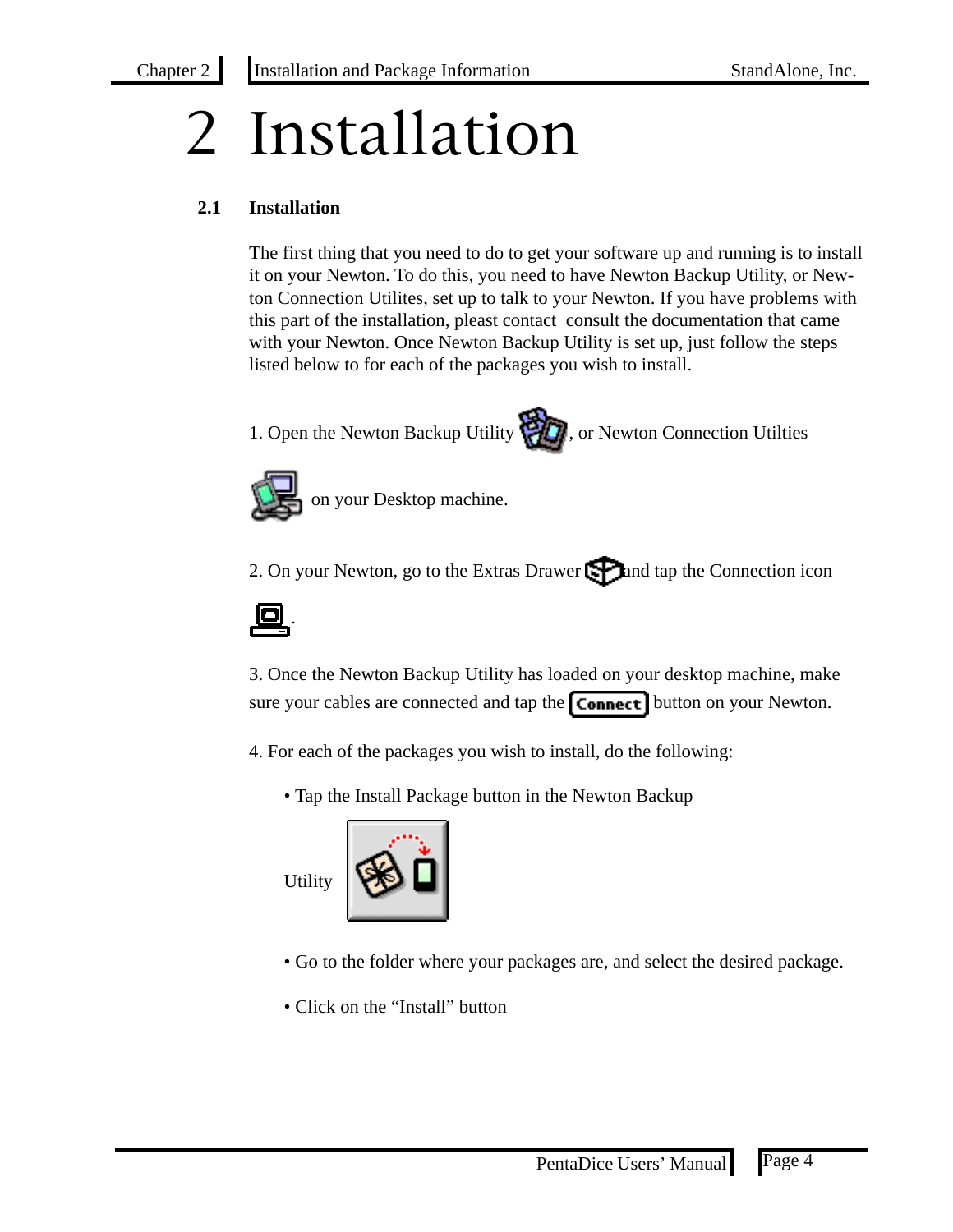### 3 Set Up

To begin a game of PentaDice, go to the PentaDice icon in the Extras Drawer and tap on it. When it is tapped, it will launch, and the opening screen will appear.



To begin a new game, you just need to tap the New button.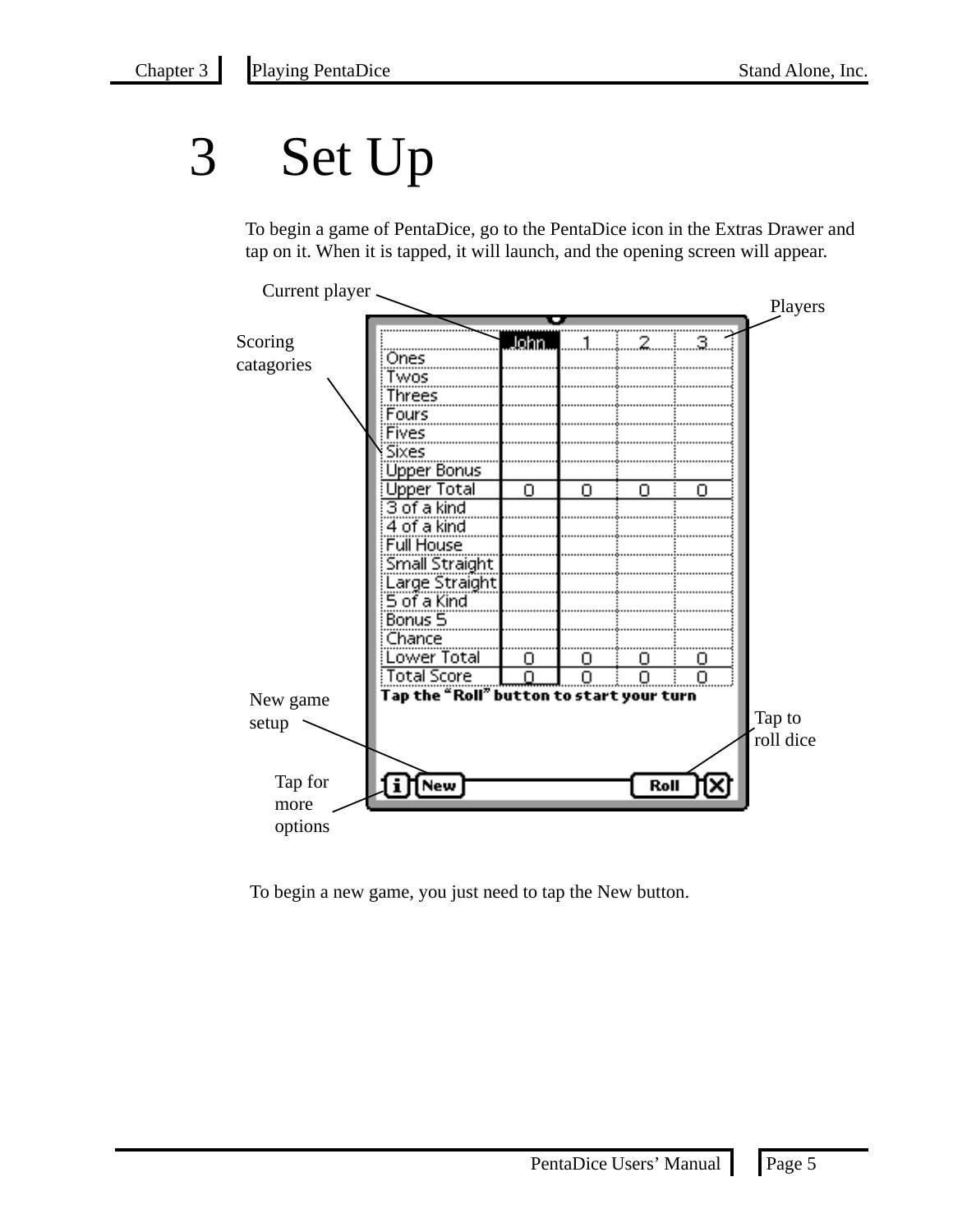#### **3.1 Setting Up a New Game**

When you tap on the New Button, the set up screen appears. The set up screen has the names of all of the people playing.



Player 1's information is taken from the Owner Info of the Newton that it is played on. PentaDice starts with only player one playing. To include another player you need to write a player name into the line. For each player that you include, you also need to decide if they will be played by a human, or the Newton. Just check the box under the player number if you want them to be a Newton player. The computer controlls any player designatied as a Newton player. Any player with a name entered is included in the game. To remove a player from the game, delete their name. When you have set the number of players and if they are human or Newton controlled, just tap the Play button to begin the game. To close the window without making any changes, just tap the  $\mathbf{\times}$  button.

**3.2 Playing the Game**

Once you have set up the number of players and returned to the main screen, it's time to begin the game.

3.2.1 Beginning a Turn

To begin your turn, tap the Roll button. The computer players will roll automatically, so you don't need to worry about them.

#### 3.2.2 Rolling the Dice

Tapping the Roll button rolls the set of five dice. Each turn you have three chances to get the best combination of numbers.. After you have rolled the dice, tap on the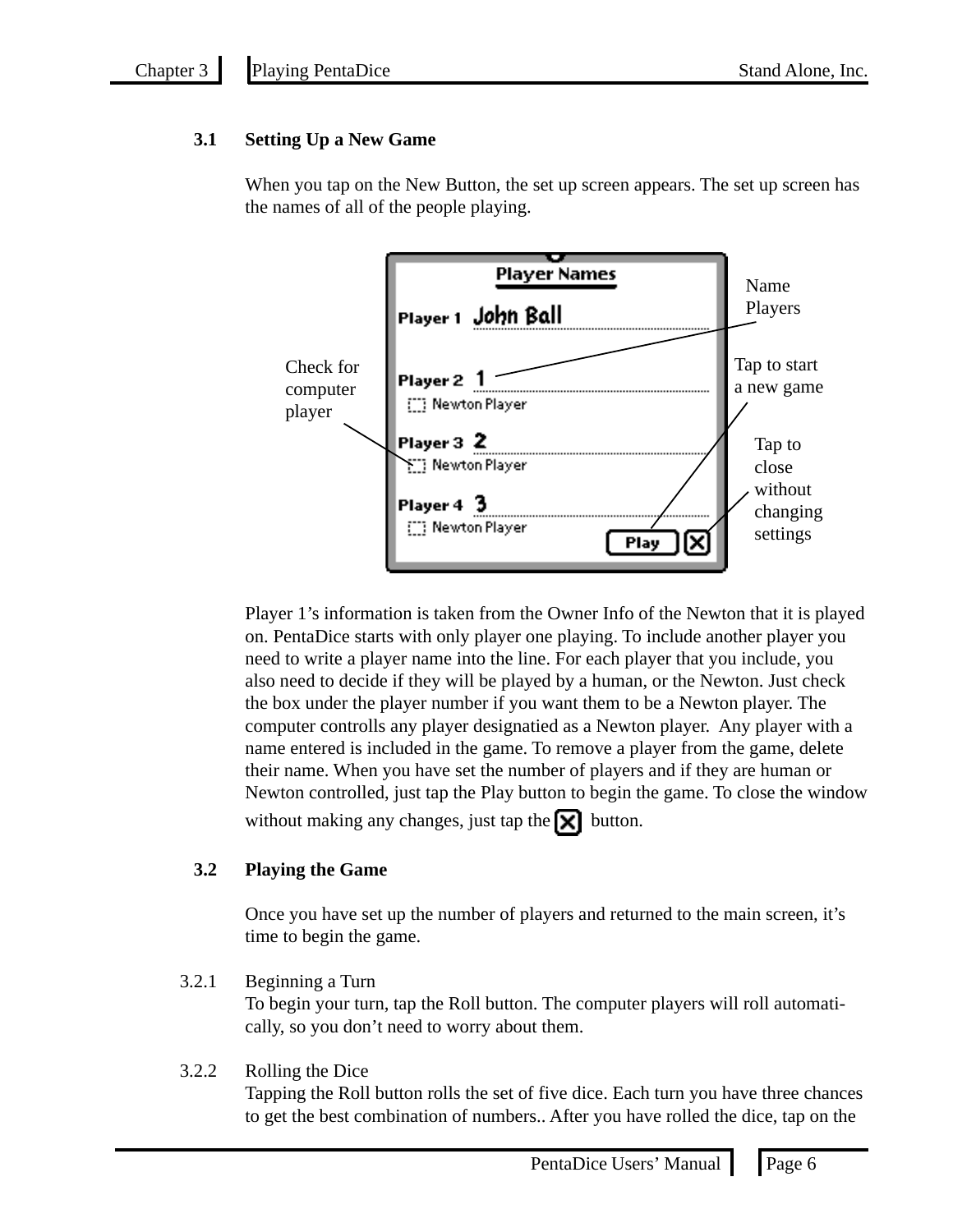dice that you wish to re-roll. These dice become highlighted, and when you have made your choice you tap the re-roll button. There is also an option in Prefs that will allow you to make the tapped dice the ones that you keep, rather then re-roll. You can decide to place the roll at any time, and do not need to take any of your rerolls.



3.2.3 Placing Your Roll on the Score Sheet.

When satisfied with your roll, or after the third roll in a single turn, you need to decide how to score the roll. To do so, just tap on the space on the score sheet where you wish to place your roll. Your roll will then be scored, and the total is entered into the sheet.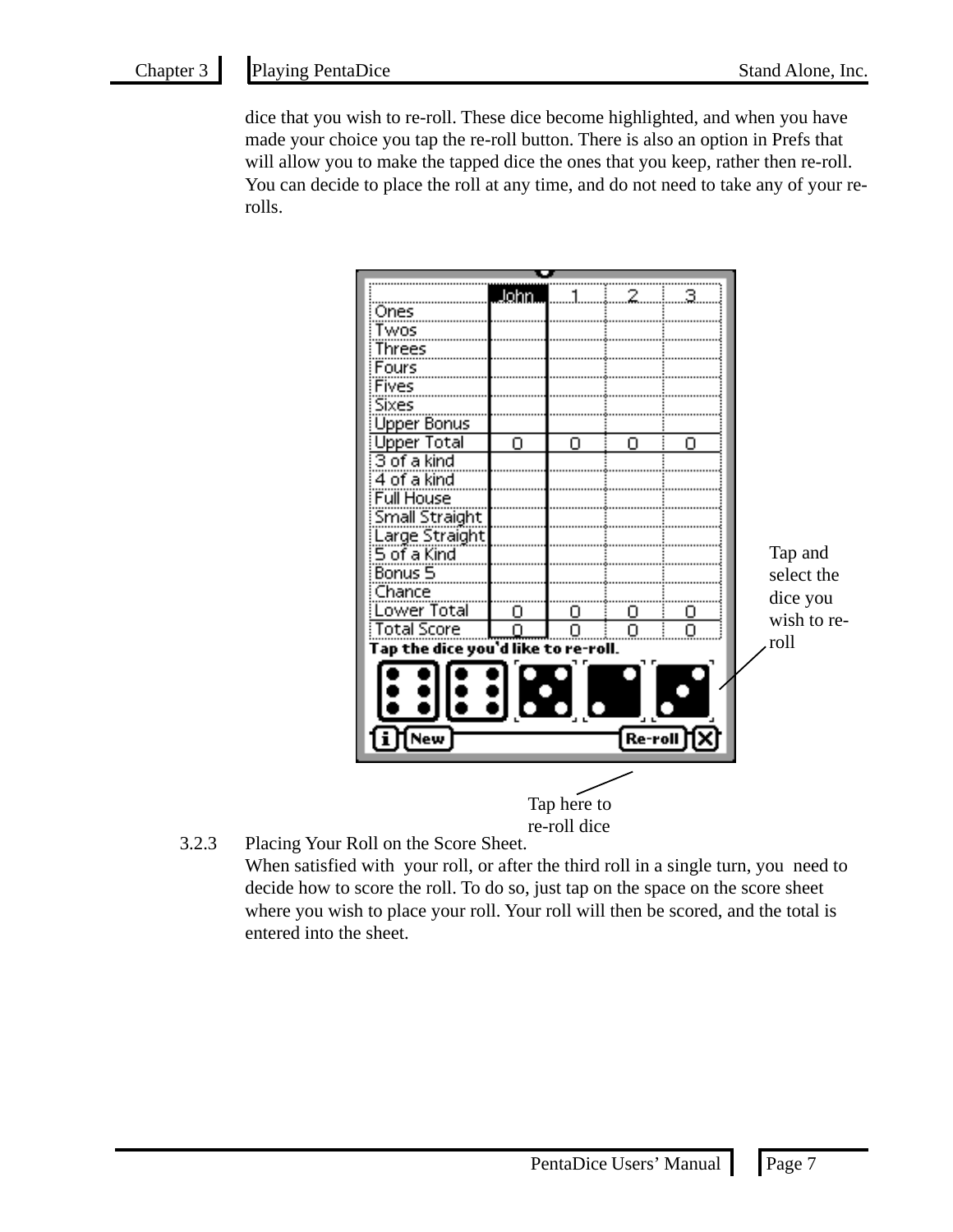### Scoring in PentaDice.

Each player has fourteen spaces on the score sheet to enter a roll. Not so coincidentally, each game lasts for fourteen turns, and ends when each player has filled every space on there score sheet. Each turn, you must enter your roll into a space on the score sheet. You cannot skip a turn and if the roll is inappropriate for the space, for example placing a roll of 1, 1, 3, 4, 5 in the 3 of a kind slot, the roll is scored as zero. The Newton tabulates the score in the scoring slots, and no value can be entered by the player.



The scoring of each slot is listed below.

#### **4.1 Upper Section**

The upper section has seven parts, listed from one to six, with a space for an Upper bonus. You can only enter rolls into the first six lines. The top section is scored as follows.

4.1.1 Ones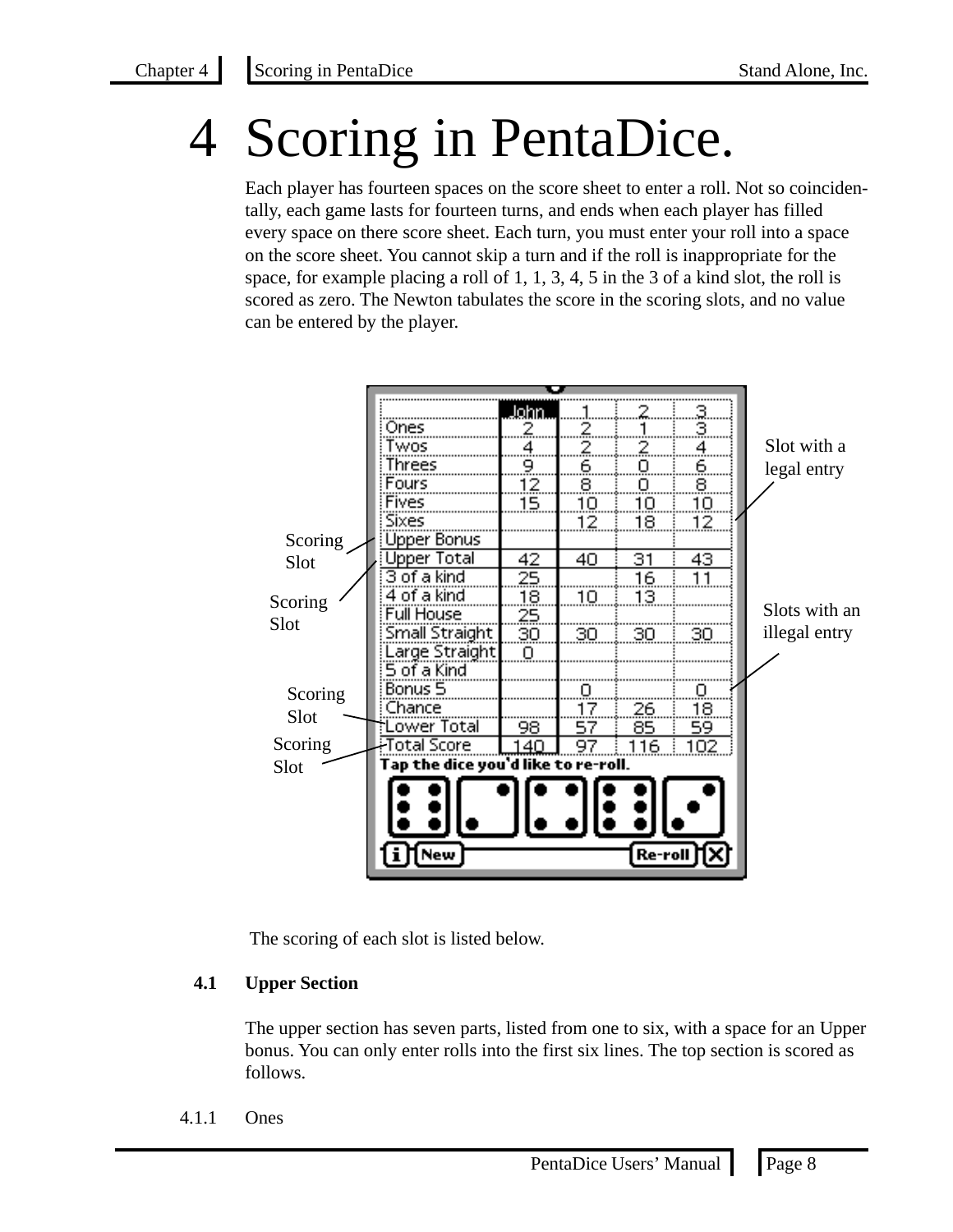You get one point for each one that is included in the roll, scoring between 0-5 points

- 4.1.2 Twos You receive two points for each two in the roll, scoring between 0-10 points
- 4.1.3 Threes Here you receive three points for each three in the roll, scoring between 0-15 points.
- 4.1.4 Fours Four points are received for each four included in the roll, scoring between 0-20 points.
- 4.1.5 Fives Five points are received for each five in the roll, scoring between 0-25 points.
- 4.1.6 Sixes Six points are scored for each six in the roll, scoring between 0-30 points.

#### 4.1.7 Upper bonus

You receive the upper bonus for having an upper total of greater than 62 points. This point total can be achieved through any combination of points in the upper section, and is worth 35 points.

#### **4.2 Lower Section**

In the lower section of PentaDice, you receive points for having combinations of dice. The eight slots to place rolls are detailed below.

#### 4.2.1 3 of a Kind

To receive points for this place, you must have three of the same number on your selection of dice. You receive points equal to the total of all of the dice combined, for a point range of 5-30. 1,1,2,4,5 would get 0 points because it only has two 1's, while  $1,1,1,4,6$  would be scored in three of a kind and receive 13 points.  $1,1,1,1,1$ would also be allowed, but would only be scored for 5 points. In most cases, there are better places to place this roll.

#### $4.2.2$  4 of a Kind

This is much like 3 of a kind, but it requires four of the same number in your roll. The scoring is nearly the same as for 3 of a kind, with a range of 5-30 points. 1,1,1,4,6 would receive 0 points because it only has three 1's, while 1,1,1,1,6 would get 10 points, and  $1,1,1,1,1$  would get 5.

#### 4.2.3 Full House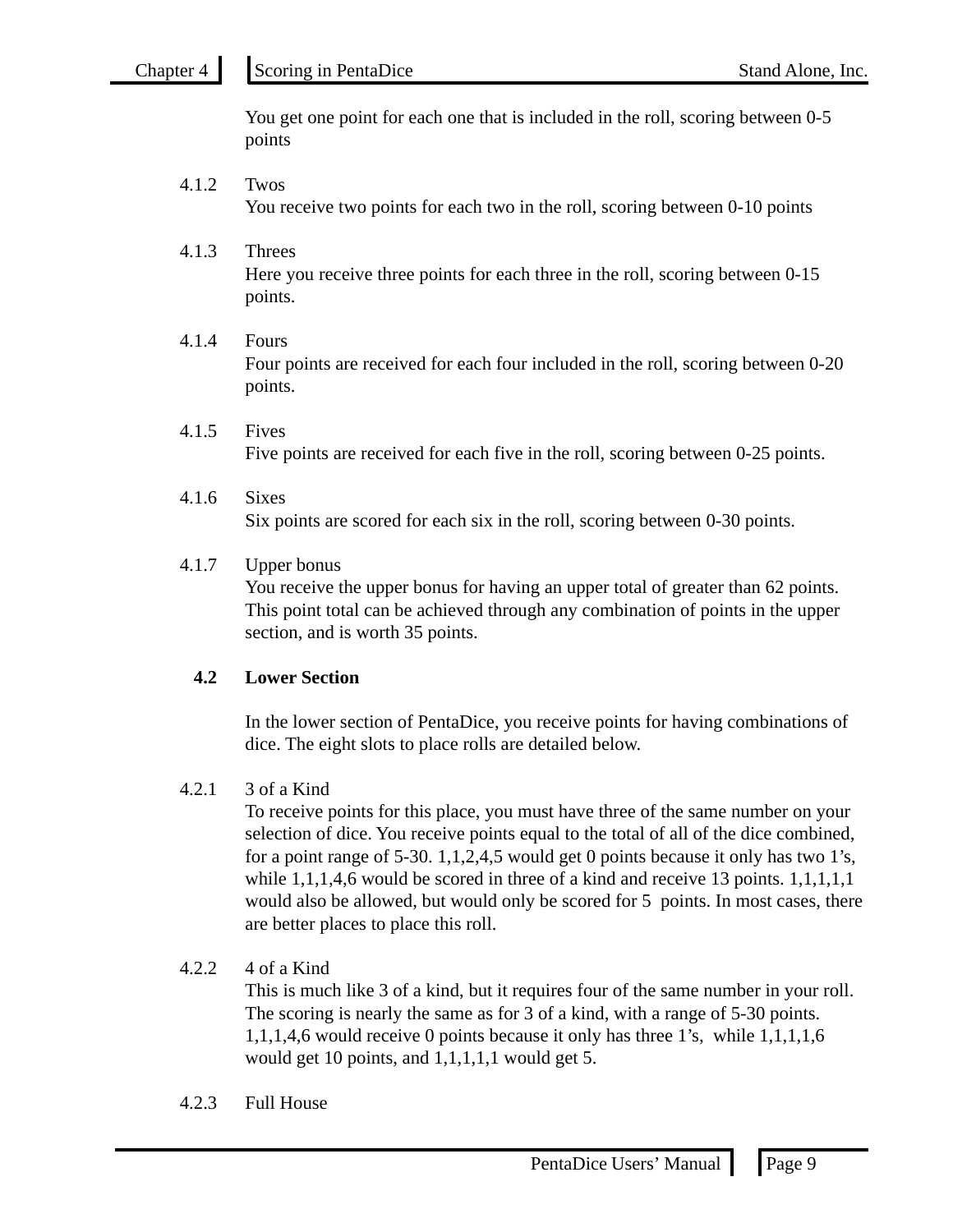This space is based on a poker hand, and you need to have 3 of one number and 2 of another on the dice. For example, 1,1,1,3,3 would be a scoring roll, as would 3,3,3,6,6. In all cases, a full house is worth 25 points.

#### 4.2.4 Small Straight

A small straight has requires that four or more of the dice in a roll be in consecutive order. 1,2,3,4,6 and 2,3,4,5,4 count as small straights, but 1,2,3,5,6 does not. A small straight is always worth 30 points.

#### 4.2.5 Large Straight

A Large Straight requires that all of the dice in a roll be in consecutive order. 2,3,4,5,6 would be a legal Large Straight. Large Straights are worth 40 points.

#### 4.2.6 5 of a Kind

5 of a Kind requires all of the dice in a roll to be the same. 4,4,4,4,4 is considered a 5 of a Kind. 5 of a kind is worth 50 points.

#### 4.2.7 Bonus 5

This space is the same as 5 of a kind, and is worth 100 points. It is only counted if 5 of a kind has already been scored.

#### 4.2.8 Chance

This roll adds up the value of all of the dice in a roll, and scores their total. Chance is worth between 5-30 points.